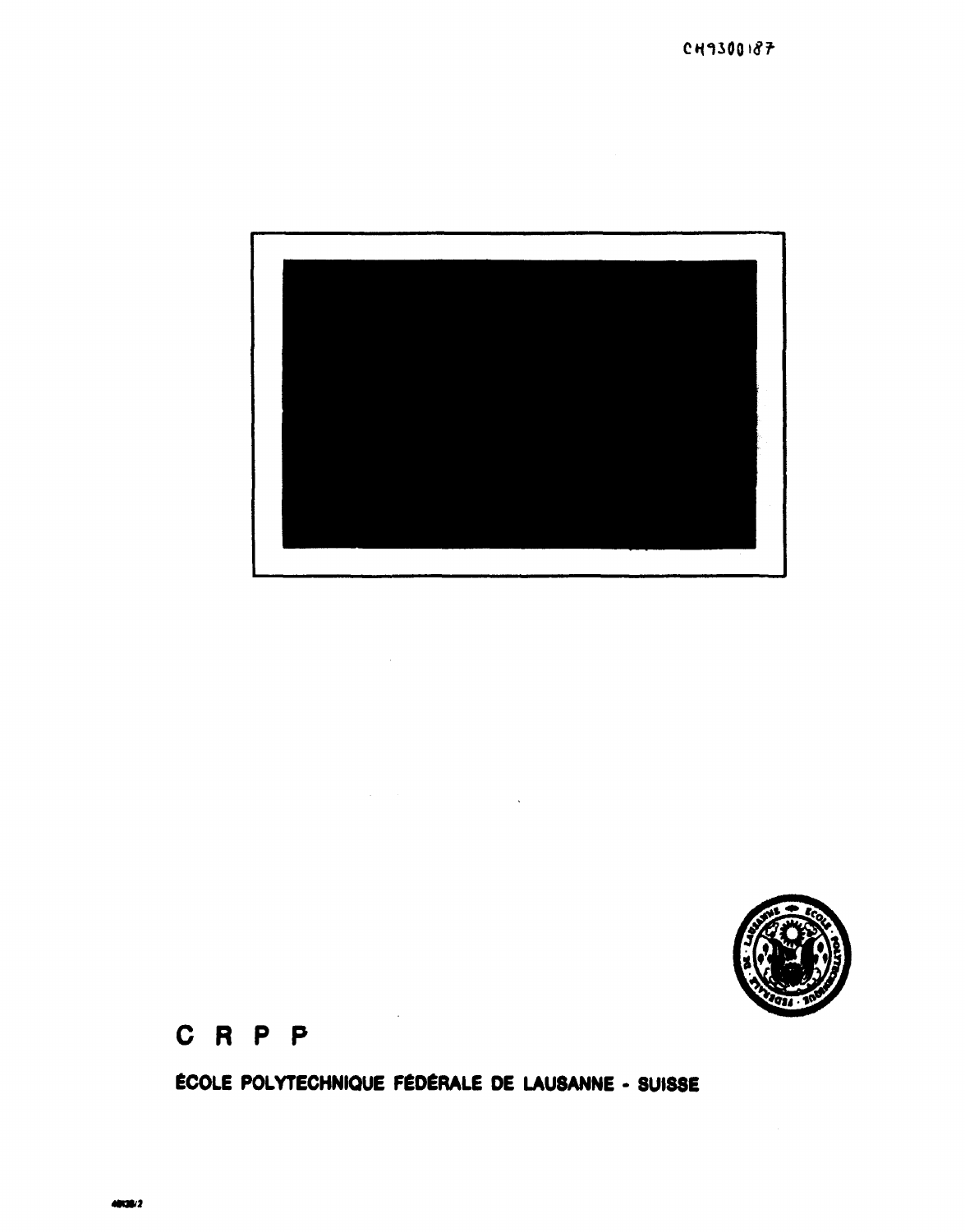**LRP 461/92 September 1992** 

## **NEGATIVE ION MASS SPECTRA AND PARTICULATE FORMATION IN RF SILANE PLASMA DEPOSITION EXPERIMENTS**

**A.A. Howling, J.-L. Dorier and Ch. Hollenstein** 

**submitted to Applied Physics Letters 14.9.92 Accepted for publication in Appl. Phys. Letters**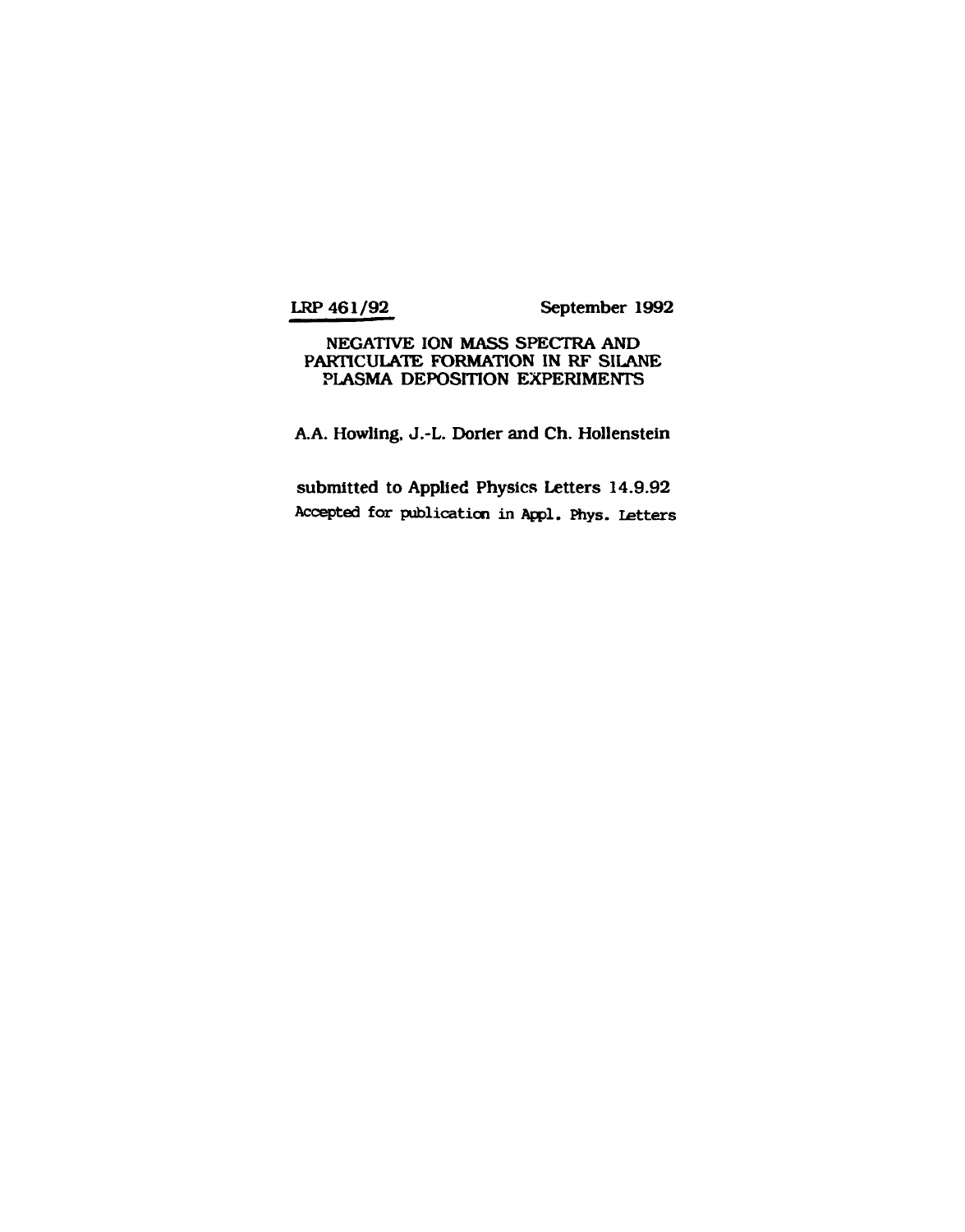## **Negative ion mass spectra and particulate formation in rf silane plasma deposition experiments**

A. A. Howling, J.-L. Doner and Ch. Hollenstein

Centre de Recherches en Physique des Plasmas, Ecole Polytechnique Fédérale de Lausanne, Av. des Bains 21,1007 Lausanne, SWITZERLAND

Submitted to Applied Physics Letters 14.9.92

Negative ions have been clearly identified in silane rf plasmas used for the deposition of amorphous silicon. Mass spectra were measured for monosilicon up to pentasilicon negative ion radical groups in power-modulated plasmas by means of a mass spectrometer mounted just outside the glow region. Negative ions were only observed over a limited range of power modulation frequency which corresponds to particle-free plasma conditions. The importance of negative ions regarding particulate formation is demonstrated and commented upon.

PACS numbers : 52.80.Hc, 52.80.Pi, 82.80.Ms, 82.40.Ra

**1**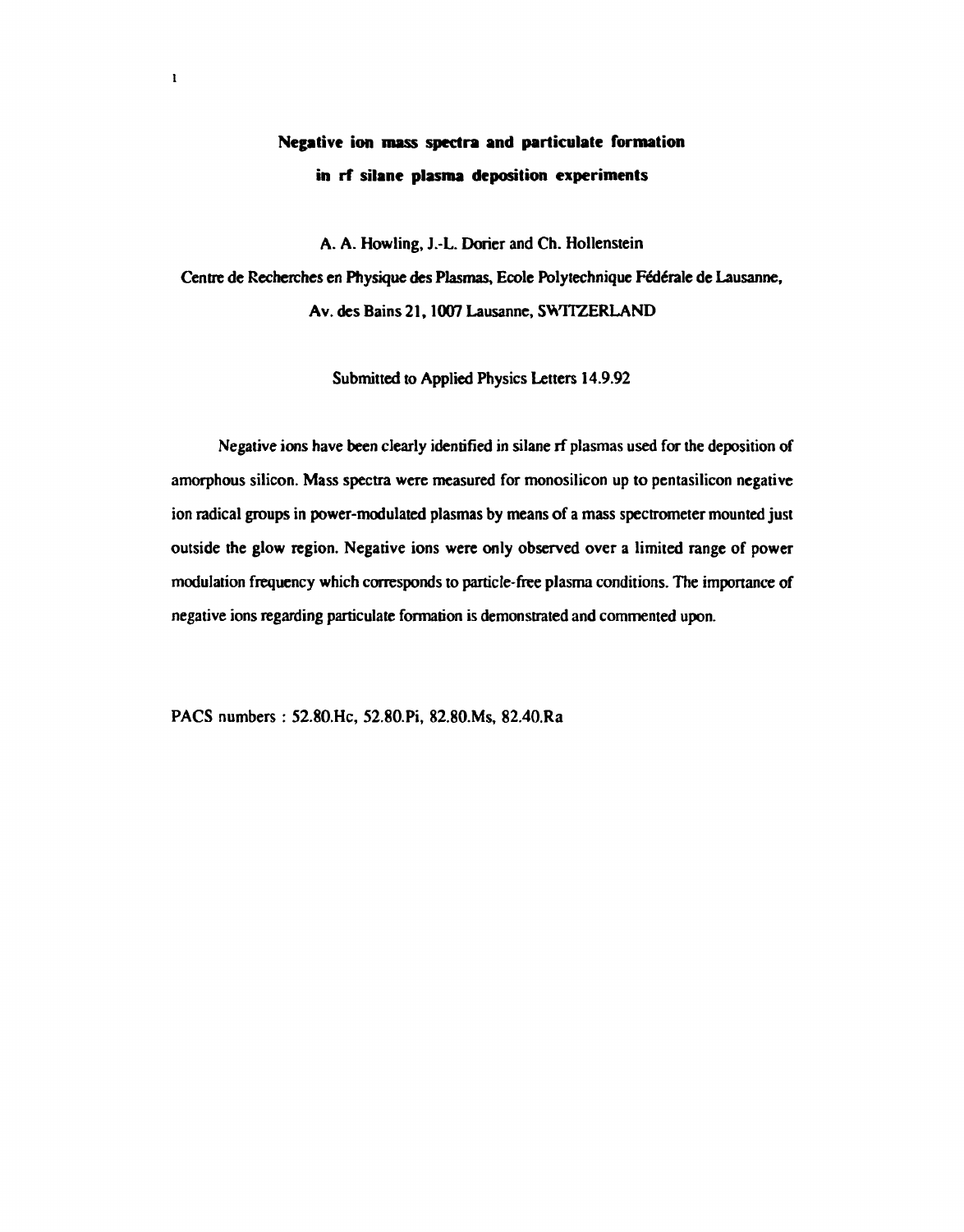**Plasma deposition of hydrogenated amorphous silicon by rf glow discharges in silane has found wide commercial application for the production of silicon-based devices. Extensive research has consequently been dedicated to understanding the silane discharge physics and deposition processes. Silane and its radicals are known to be electronegative,<sup>1</sup> ' 2 ami the probable existence of negative ion radicals in silane rf plasmas has often been invoked to**  explain various phenomena.<sup>3-6</sup> The sheath electric fields at the rf electrodes confine negative **ions to the plasma and therefore, even though the electron attachment cross-sections may be small, their density could become large compared to the free electron density.<sup>3</sup> Plasma particulate contamination models have taken either positive<sup>7</sup> \* 8 or negative<sup>5</sup> - 6 ions to be the precursors, although experimentally the importance of positive ions in this respect is inconclusive and the evidence for negative ions is indirect . 9** 

**Negative silane radical ions have been observed by mass spectrometry in low pressure**  multipole discharges.<sup>10</sup> In the present work, the aim was to extend measurements to rf plasmas **with parameters commonly used for plasma deposition. Ovcrzet, Verdeyen and**  Beberman<sup>9,11,12</sup> have also used a power modulation technique to extract negatively-charged **species via a positively-biased orifice in the electrode. Negative ions in fluorine and chlorine etching plasmas were studied because they form relatively stable negative ions, thus facilitating their detection. Etching plasmas also avoid the practical difficulty that deposition plasmas tend to block the pinhole apertures used in mass spectrometry experiments.<sup>12</sup> Although the latter problem is unavoidable, we were able to measure negative ions, for the first time to our knowledge, in power-modulated rf silane plasmas with the ion extractor of the mass spectrometer just outside the glow. An important constraint is that negative ions could only be observed over a certain range of power modulation frequency corresponding to powder-free plasma conditions; they were never observed in continuous power plasmas. In this work, the negative and positive ion spectra are compared and a correlation between negative ions and plasma particulate formation is demonstrated.** 

**The experimental apparatus<sup>13</sup> in Fig. 1 is a conventional rf capacitative reactor comprising two 130 mm diameter electrodes with a 22 mm electrode gap. Plasma parameters relevant to the deposition of amorphous silicon were chosen, namely: a 30 seen flow of silane**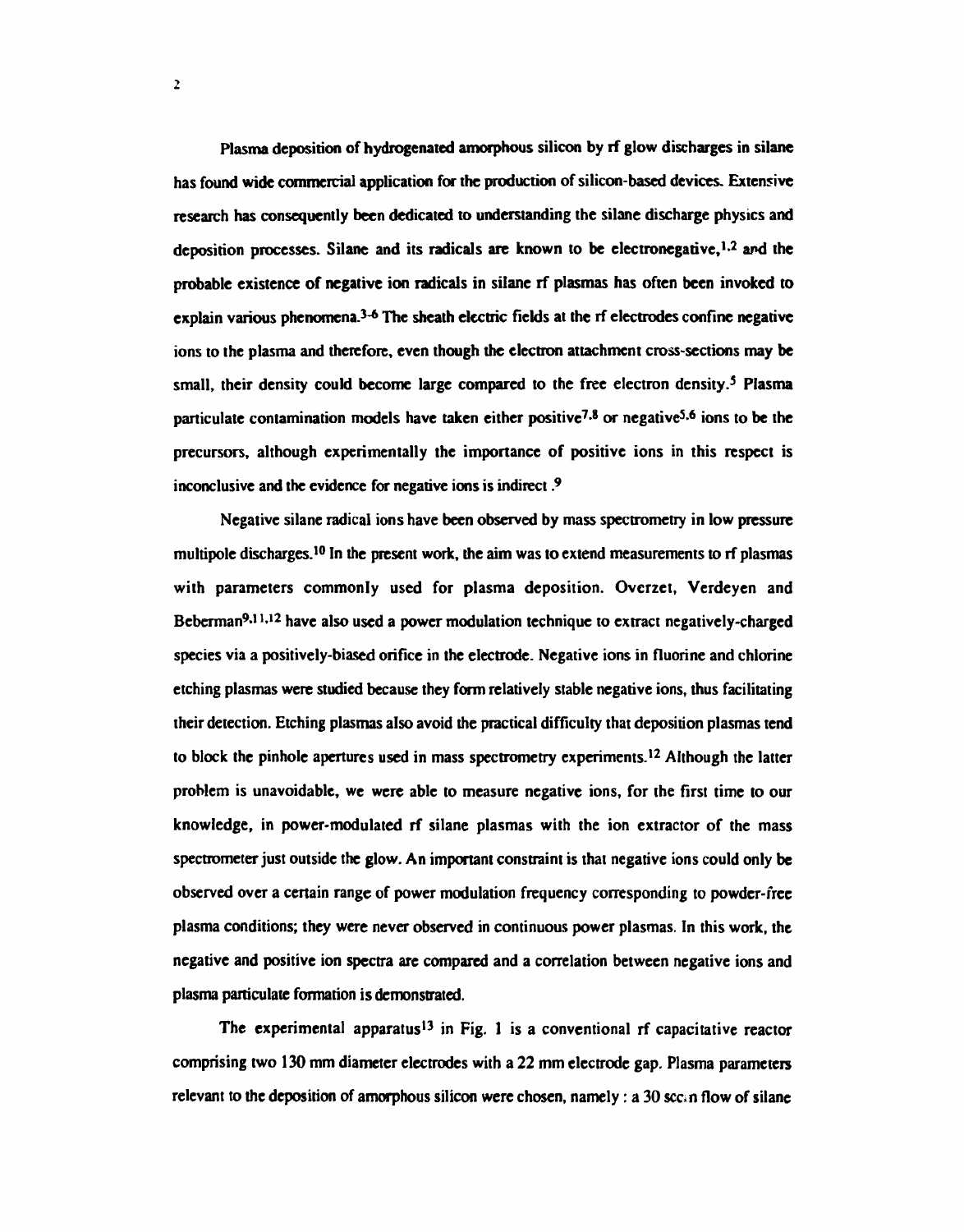**with a pressure of 0.1 mbar and a substrate temperature on the grounded electrode of 150 °C to 220 °C; the rf electrode was maintained at ambient temperature. The rf power modulation was produced by mixing a low frequency (10 Hz to 10 kHz) square wave into the rf generator signal. The capacitatively-coupled excitation frequency was 30 MHz with a peak-to-peak voltage of 110 V measured at the electrode, giving an estimated time-averaged power of 3.5 W in the plasma.<sup>14</sup>**

**The differentially-pumped mass spectrometer was a Hiden Analytical Limited Plasma Monitor type HAL-EQP 500 for masses 1-500 amu. It consists of an ion extractor shown to**  scale in Fig. 1 with a 100 µm aperture followed by an electrostatic energy analyser matched to a **quadrupole mass filter and a channeltron detector. The ion extractor is positioned with its axis in the electrode plane, 10mm beyond the grounded guard screen, separate from the wellconfined glow region. The electrode voltage and plasma emission symmetry were unaffected by insertion of the monitor. The criticality of the ion extractor position has not yet been evaluated, but this location is perhaps well-suited to the detection of negative ions compared with implantation in the electrode because extraction takes place in a rarefied plasma instead of in the if driven sheath region. Any modification of the ion extractor electric field by electrostatic charging of the accumulated deposition on the extraction electrode could be detected by monitoring the ion transmission of the mass spectrometer as a function of extraction voltage. A 40 V extraction potential was large enough to give good negative ion transmission into the monitor, but not so large as to create a visible secondary plasma in the extractor orifice.** 

**Fig. 2 shows the raw mass spectra data for negative and positive ions for a 1 kHz power modulation frequency. The negative ion mass spectrum shows only singly electronattached ions, whereas the positive ion peaks observed between the groups are due to doublyionised species. The background negative ion signal, equivalent to 30 counts per second, is due to stray electrons accelerated onto the channeltron. The signal was acquired over 500 ms for each data point (every 0.03 amu for the high resolution profiles in Fig. 2) to reduce the fluctuations in the background noise sufficiently for the weaker high mass peaks to be identified. All data are consequently time-averaged over many power modulation cycles.**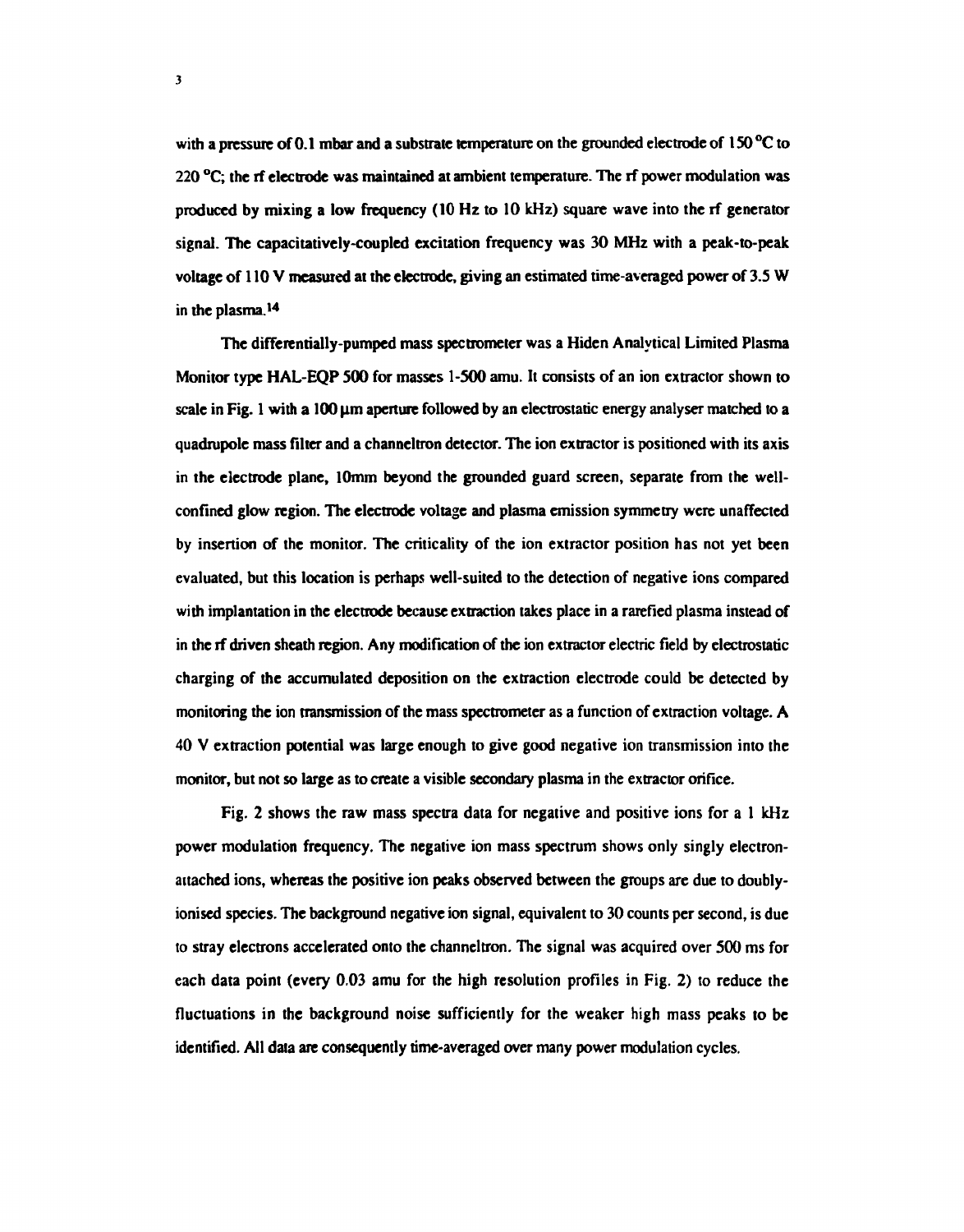**Negative molecular ions were observed for each group in the range from Sin" up to**   $\text{Si}_{n}H_{2n+3}$ <sup>\*</sup> (n  $\leq$  5). For the first four groups, the dominant negative ion was  $\text{Si}_{n}H_{2n+1}$ <sup>\*</sup>. These **negative ions of mass 31,61,91 and 121 have the same number of electrons as the equivalent**  stable neutral molecule  $\text{Si}_n\text{H}_{2n+2}$ . The isotopic contributions of <sup>29</sup>Si (4.7 %) and <sup>30</sup>Si (3.1 %) **modify only slightly the relative abundances shown in Fig. 2 within each group. The relative abundance between the groups themselves depends on the modulation frequency (see below),**  and also the spectrometer transmission may vary for widely-different masses.<sup>10,12</sup> It would **nevertheless appear that the disilicon negative ion group is dominant, being even more abundant than the monosilicon group. The measured intensity at the ion extractor thereafter decreases for successively higher mass negative ion groups.** 

**The measured negative ion and positive ion fluxes are comparable. Although the enhancement of negative ion flux in modulated discharges may be partly responsible for this,<sup>12</sup> the negative ion density is nevertheless significant. High abundances of positive ions containing several silicon atoms have been reported<sup>15</sup> and shown to be formed in a chain reaction by the addition of monosilane to positive molecular ions.<sup>16</sup> The positive ions shown in Fig. 2 are hydrogen-poor compared with the negative ions. The opposite tendency was found in very tow pressure multipole plasmas in which the ion abundances were determined by their**  relative creation rates,<sup>10</sup> whereas in our higher pressure discharge it is probably the secondary, **polymerisation reactions with silane gas which influence the final ion abundances.** 

**In Fig. 3 it is shown that the negative ion intensity was significant only for modulation frequencies from about 0.5 to 3 kHz. The positive ion signal, the global SiH\* emission and the volume-integrated scattered white light from powder in the plasma<sup>13</sup> are also shown in Fig. 3 for comparison. Significantly, the positive ion signal and the SiH\* emission do not vary strongly with the modulation frequency, whereas the negative ion intensities show a clear anticorrelation with the powder signal as the modulation frequency approaches 10 kHz. In a continuous power plasma with otherwise identical conditions, copious powder production was observed several seconds after plasma ignition; the scattered white light signal was then two orders of magnitude larger than the maximum in Fig. 3. Power-modulated plasmas thus have reduced particulate contamination, as has been reported elsewhere in the literature.<sup>9</sup> ' 17' 18**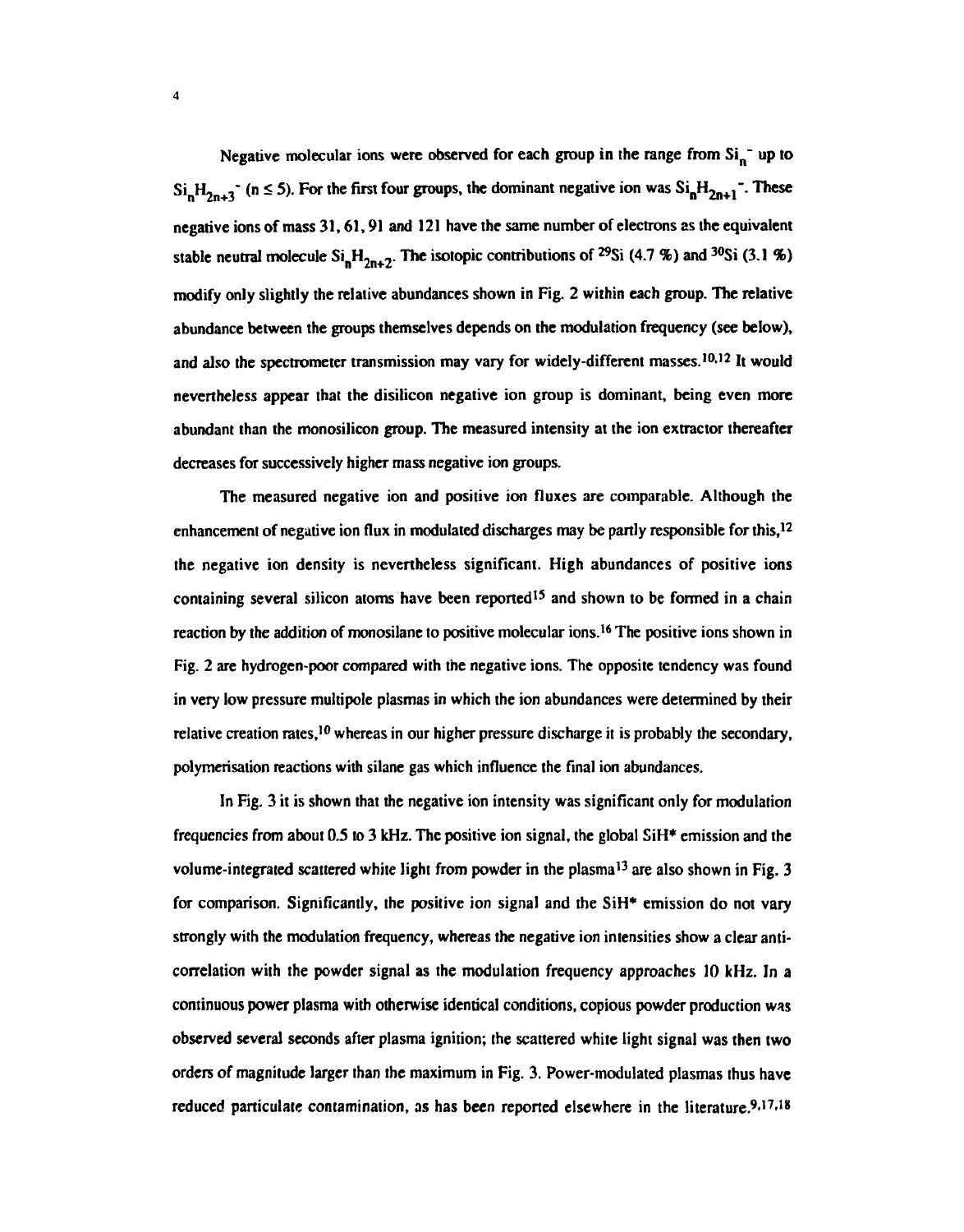**Boufendi** *et al* **., 19 by using pulsed power plasmas, have shown that particles grow from less than 5 nm finally reaching 200 to 300 nm diameter. The particles formed in the first few seconds in our continuous plasma conditions are too small to be detected using our white light scattering diagnostic. Particle growth rates are much faster with room temperature electrodes and in this case, powder is in fact observed at low modulation frequencies.<sup>18</sup> We can now make an interpretation of Fig. 3:** 

**- At low modulation frequency (below 0.5 kHz), molecular clusters form within a plasma half-cycle and have sufficently small inertia to be ejected during the afterglow period They do not have sufficient time to grow large enough to be detected by visible light scattering.** 

**- At high modulation frequency (above 3 kHz), the inertia of the cluster precursors reduces the probability of ejection between cycles, and cluster growth continues in successive plasma periods (thereby further increasing their inertia and retention probability) until the powder becomes visible as shown in Fig. 3.** 

**- For an intermediate range of modulation frequency, only the cluster precursors themselves have sufficiently small mass to be ejected between cycles, and no cluster formation occurs.** 

**If we speculate that this intermediate frequency range coincides with the observation of the negative ions in Fig. 3, we can identify the elementary negative ions with the primary cluster precursors. This interpretation is coherent with the observation, shown in Fig. 3, that the order of appearance of negative ion signal maxima, as the modulation frequency increases, corresponds to successively lower mass ions.** 

**Further evidence supporting the hypothesis that negative ions are precursors to particulate formation is that the conditions where negative ions or particles are observed are mutually exclusive, ie hot electrodes, low plasma power, and modulated plasmas favorise the observation of negative ions to the detriment of powder formation. It remains to be shown, however, which are the subsequent reactions leading from heavy molecular negative ions to particles containing millions of atoms, because negative ions of mass greater than 213 amu were never observed in these preliminary experiments.**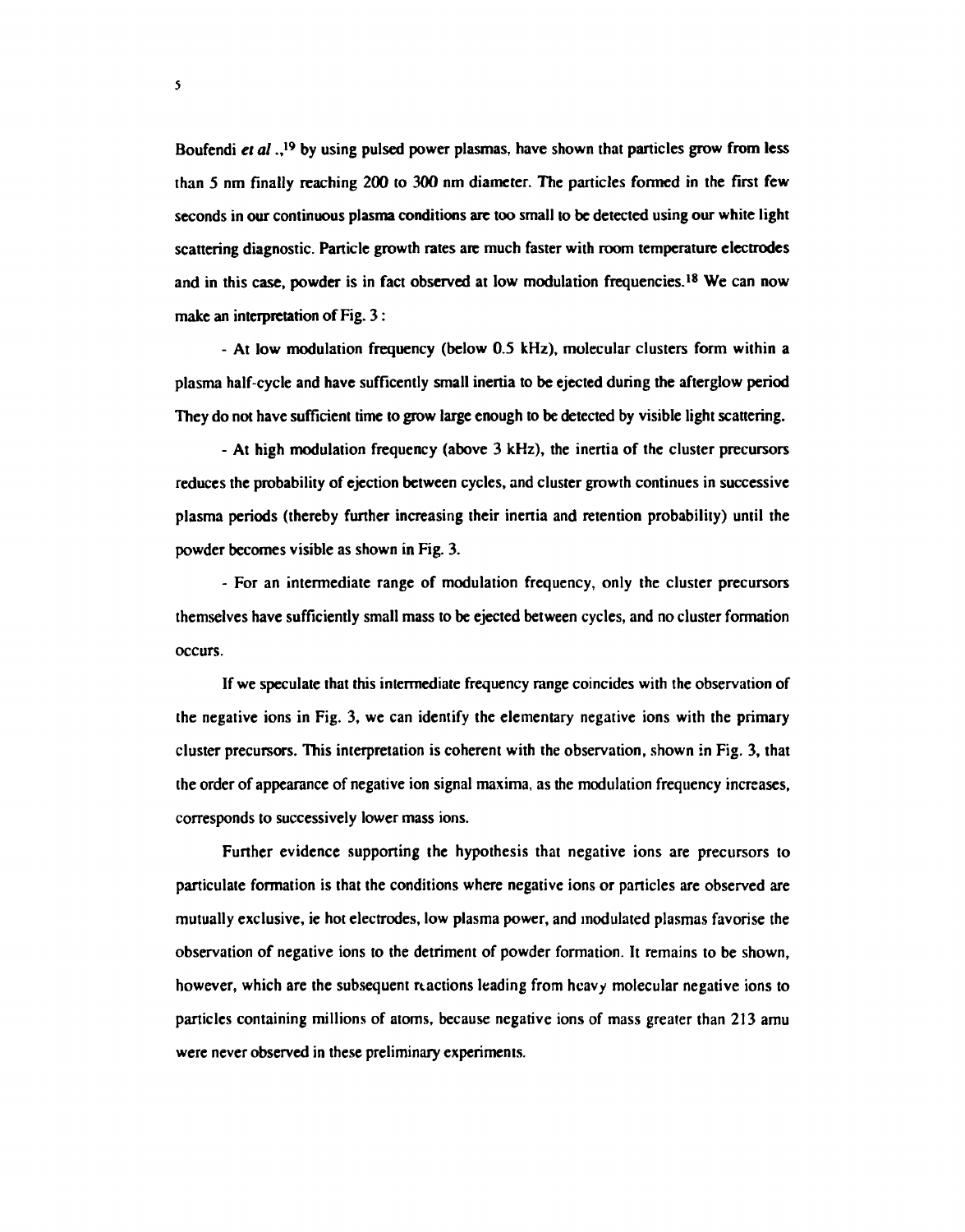**The role of negative ions in the formation of plasma particulates has been previously**  suggested,<sup>6,9</sup> although no negative ion measurements were made in silane plasmas. To **summarise this section, it may be just because negative ions polymerise rapidly that they are difficult to observe, and our evidence would suggest that power modulation at kHz frequencies favors the escape of primary negative ions from the plasma before further polymerisation reactions can occur, thereby reducing plasma particulate formation.** 

**In conclusion, the mass spectra of negative molecular ions have been measured, for the first time to our knowledge, in a rf silane plasma used for deposition of amorphous silicon. The mass spectrometer was outside the glow region and the plasma was power-modulated at a frequency corresponding to powder-free plasma conditions. Negative ion radical groups from monosilane to pentasilane were observed and compared with the equivalent positive ions in the same plasma. Their dependence on modulation frequency is demonstrated and an explanation is proposed in terms of negative ion ejection from the plasma afterglow. Negative ions are shown to be a candidate for the primary source of paniculate contamination. Future studies of negative ions will help further the understanding and application of rf silane deposition plasmas.** 

**We thank Peter Hatton and colleagues of Hiden Analytical Limited. This work was funded by Swiss Federal Research Grants BBW.EG(91)3 (for BRITE/EURAM contract BE-4529-90) and EF-REN(91 )031.** 

**6**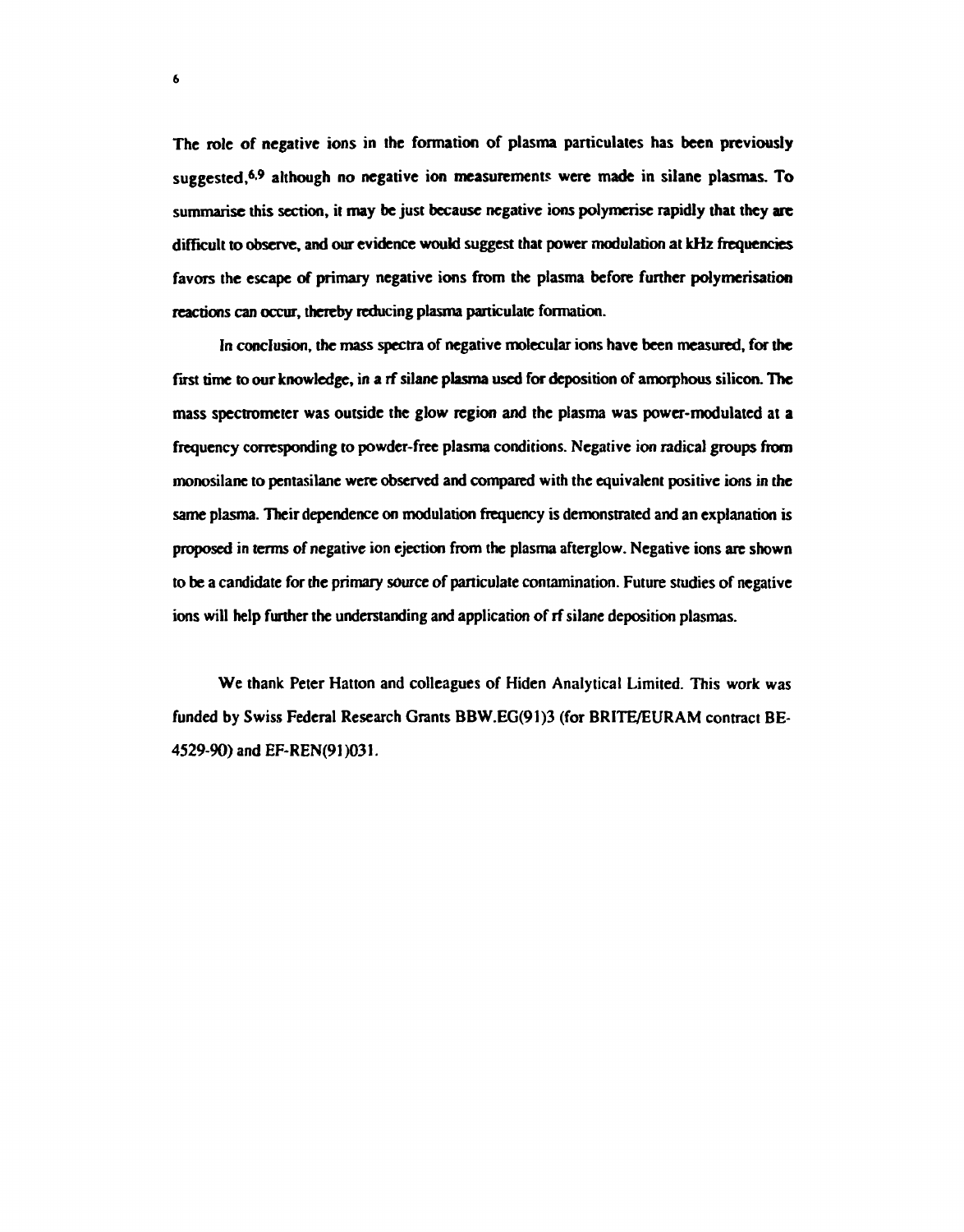## **REFERENCES**

'H. Ebinghaus, K. Kraus, W. Miiller-Duysing and H. Neuert, Z. Naturforsch. **19a,** 732 (1964).

<sup>2</sup>P. Potzinger and F. W. Lampe, J. Phys. Chem. 73, 3912 (1969).

3 F. Tochikubo, A. Suzuki, S. Kakuta, Y. Terazono, J. Appl. Phys. 68, 5532 (1990).

<sup>4</sup>R. A. Gottscho, Phys. Rev. A 36, 2233 (1987).

<sup>5</sup>A. Garscaddcn, NATO ASI Series B: Physics Vol. 220. *Nonequilibrium Processes in Partially Ionised Gases*, edited by M. Capitelii and J. N. Bardsley, (Plenum, New York, 1990), p. 541.

<sup>6</sup>A. Lloret, E. Bertran, J. L. Andujar, A. Canillas, and J. L. Morenza, J. Appl. Phys. 69, 632 (1991).

*1M.* J. Kushner, J. Appl. Phys. 63, 2532 (1988).

\*H. M. Anderson, R. Jairath, and J. L. Mock, J. Appl. Phys. 67, 3999 (1990).

9 J. T. Verdeycn, J. Beberman, and L. Overzet, J. Vac. Sci. Technol. A 8, 1851 (1990).

10J. Perrin, A. Lloret, G. de Rosny, and J. P. M. Schmitt, Int. J. Mass Spectrom. Ion Phys. 57, 249 (1984).

'•L. J. Overzet and J. T. Verdeyen, Appl. Phys. Lett. 48, 695 (1986).

<sup>12</sup>L. J. Overzet, J. H. Beberman, and J. T. Verdeyen, J. Appl. Phys. 66, 1622 (1989).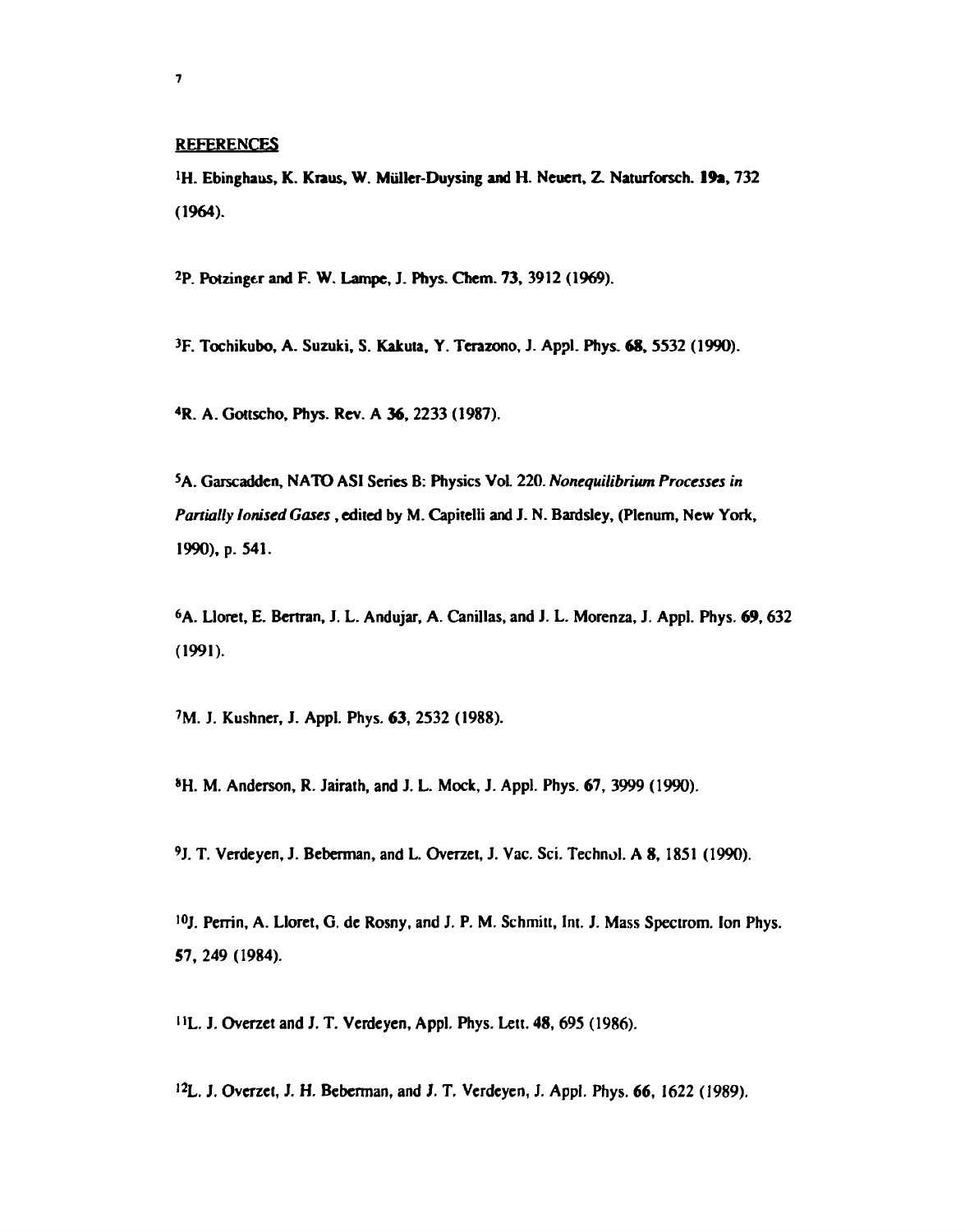<sup>13</sup>J.-L. Doner, Ch. Hollenstein, and A. A. Howling, J. Vac. Sci. Technol. A 10, 1048 **(1992).** 

<sup>14</sup>A. A. Howling, J.-L. Dorier, and Ch. Hollenstein, J. Vac. Sci. Technol. A 10, 1080 **(1992).** 

**I5H. A. Weakliem, R. D. Estes, and P. A. Longeway, J. Vac. Sci. Technol. A 5,29 (1987).** 

<sup>16</sup>I. Haller, Appl. Phys. Lett. 37, 282 (1980).

**s** 

17Y. Watanabe, M. Shiratan, Y. Kubo, I. Ogawa and S. Ogi, Appl. Phys. Lett. 53, 1263 **(1988).** 

<sup>18</sup>A. A. Howling, Ch. Hollenstein, and J.-L. Dorier, Appl. Phys. Lett. 59, 1409 (1991).

**<sup>19</sup>L. Boufendi, A. Plain, J. Ph. Blondeau, A. Bouchoule, C. Laure, and M. Toogood, Appl. Phys. Lett. 60, 169 (1992).** 

 $\cdot$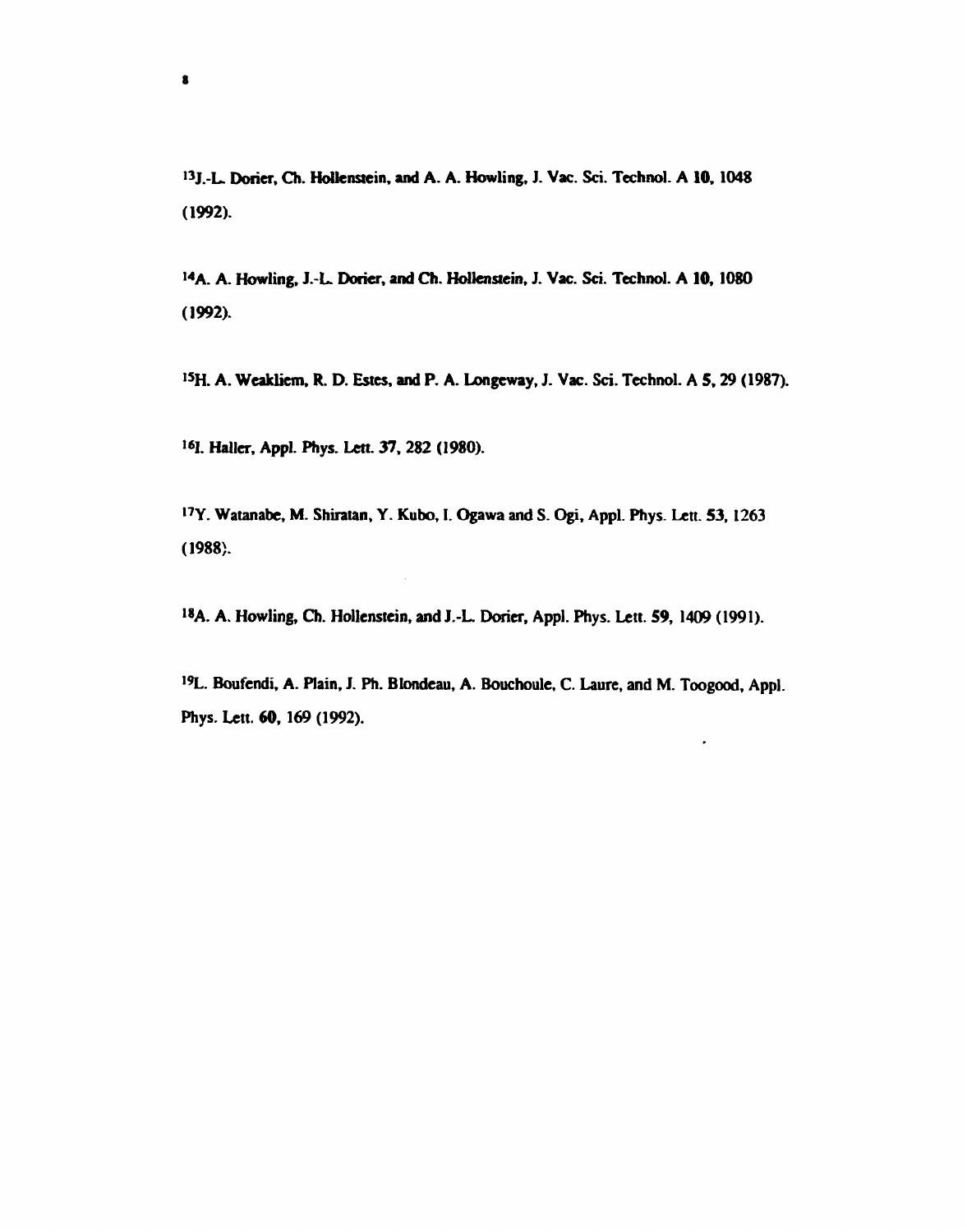## **FIGURE CAPTIONS**

**FIG. 1 Schematic of the electrodes and the monitor ion extractor head shown to scale. The rf signal is mixed with a square-wave signal, amplified and applied to the rf electrode via a directional power meter and a** *K* **matching network.** 

FIG. 2 (a) Mass spectra intensities in count<sub>s</sub> per second for negative and positive ions at a **power modulation frequency of 1 kHz and substrate temperaure of 220 °C; (b) High resolution mass spectra for negative ions of the first four groups in the same plasma conditions. The mass peak profiles have the expected asymmetry for quadrupole mass filters.** 

**FIG. 3 Dependence of the negative ion intensities and the total scattered light from powder on the power modulation frequency. The positive ion signal and the global SiH\* emission are shown for comparison. Closed symbols are referred to the left-hand axis, open symbols are referred to the right-hand axis. SiH<sub>3</sub><sup>-</sup>, S<sub>12</sub>H<sub>5</sub><sup>-</sup>, and S<sub>13</sub>H<sub>7</sub><sup>-</sup> represent the mono-, di- and trisilicon negative ion groups respectively. The positive ion intensity is taken from the integrated positive ion mass spectrum. Substrate temperaure 150 °C, time-averaged plasma power 3.5 W.**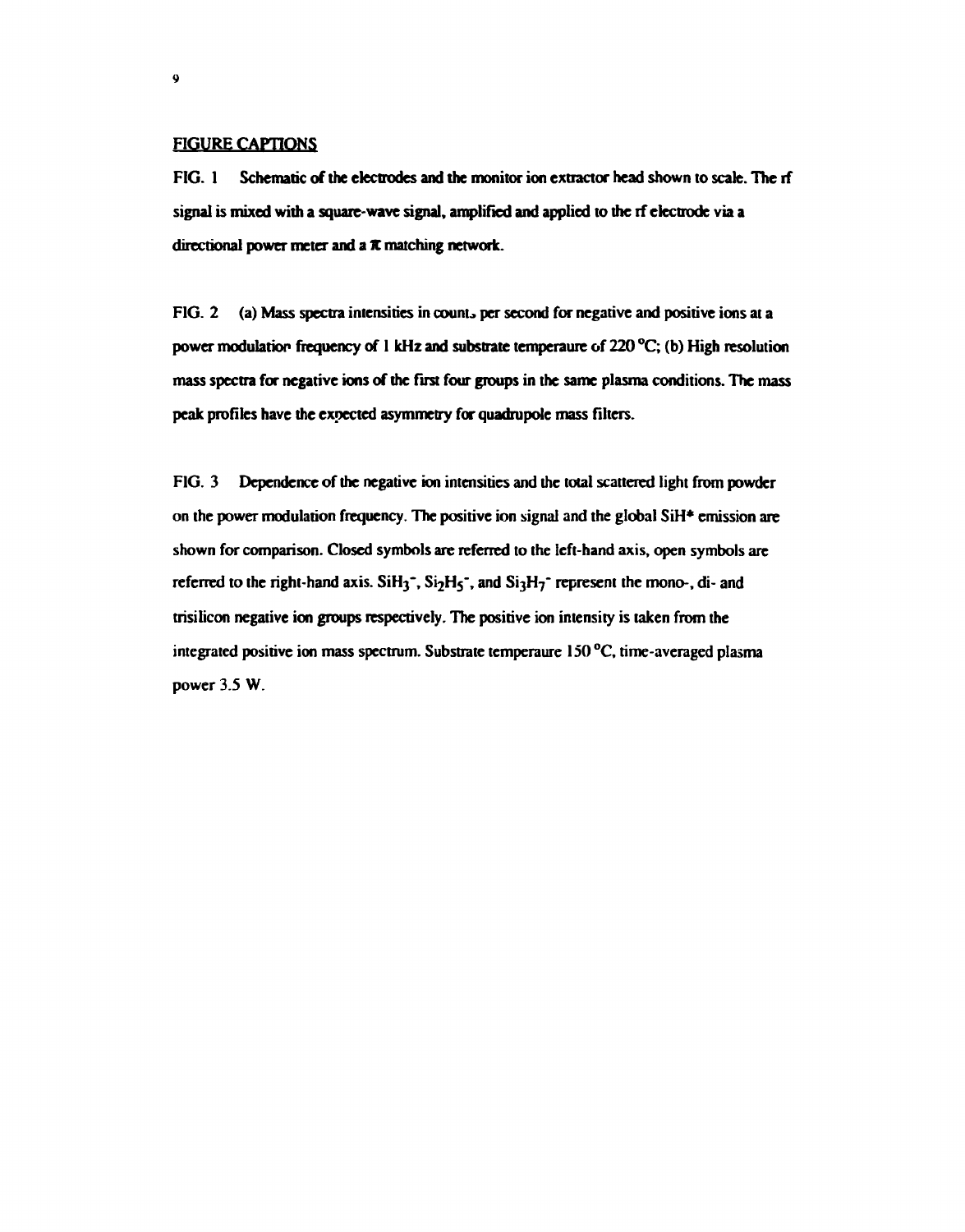

**Fig . 1**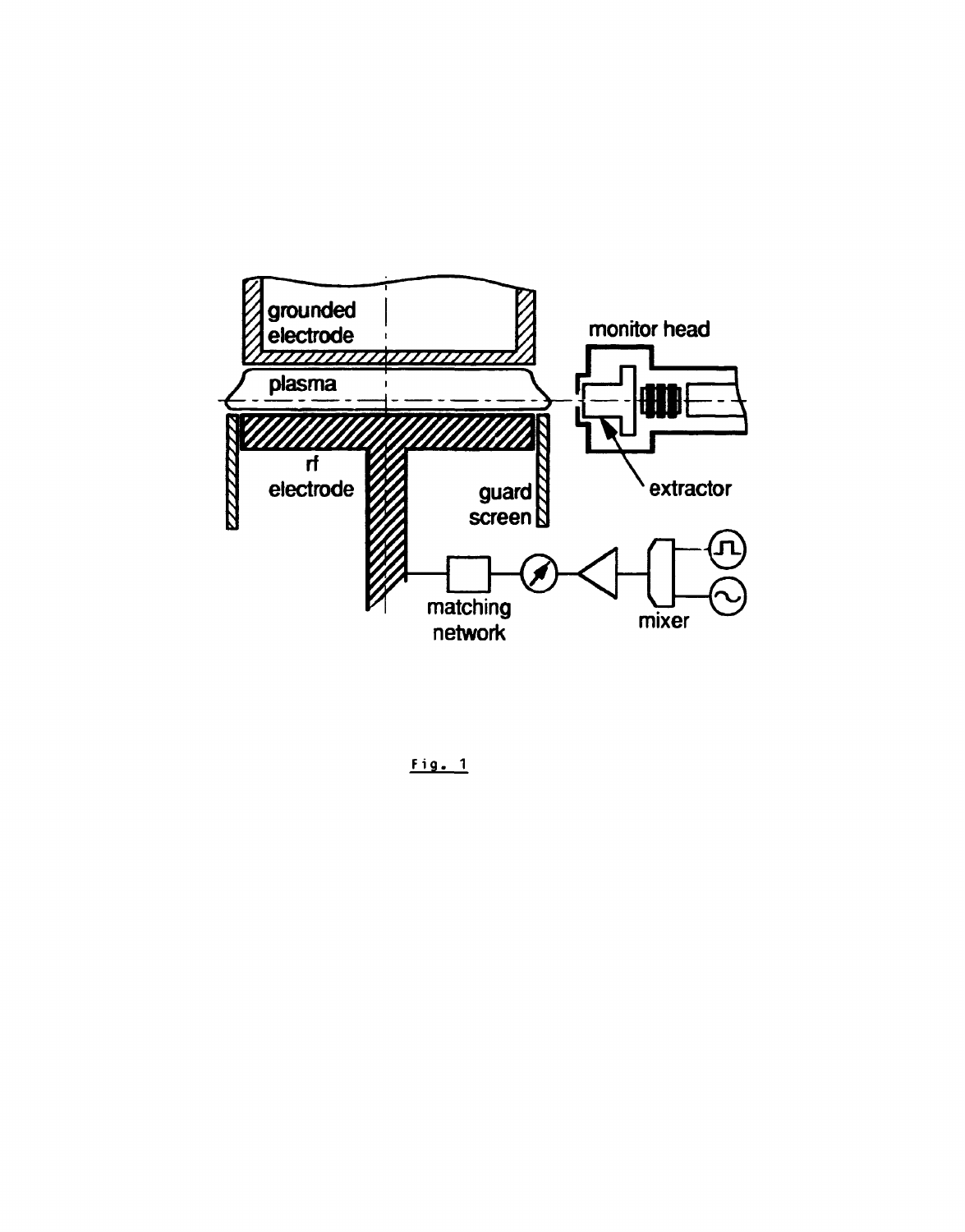

Fig. 2